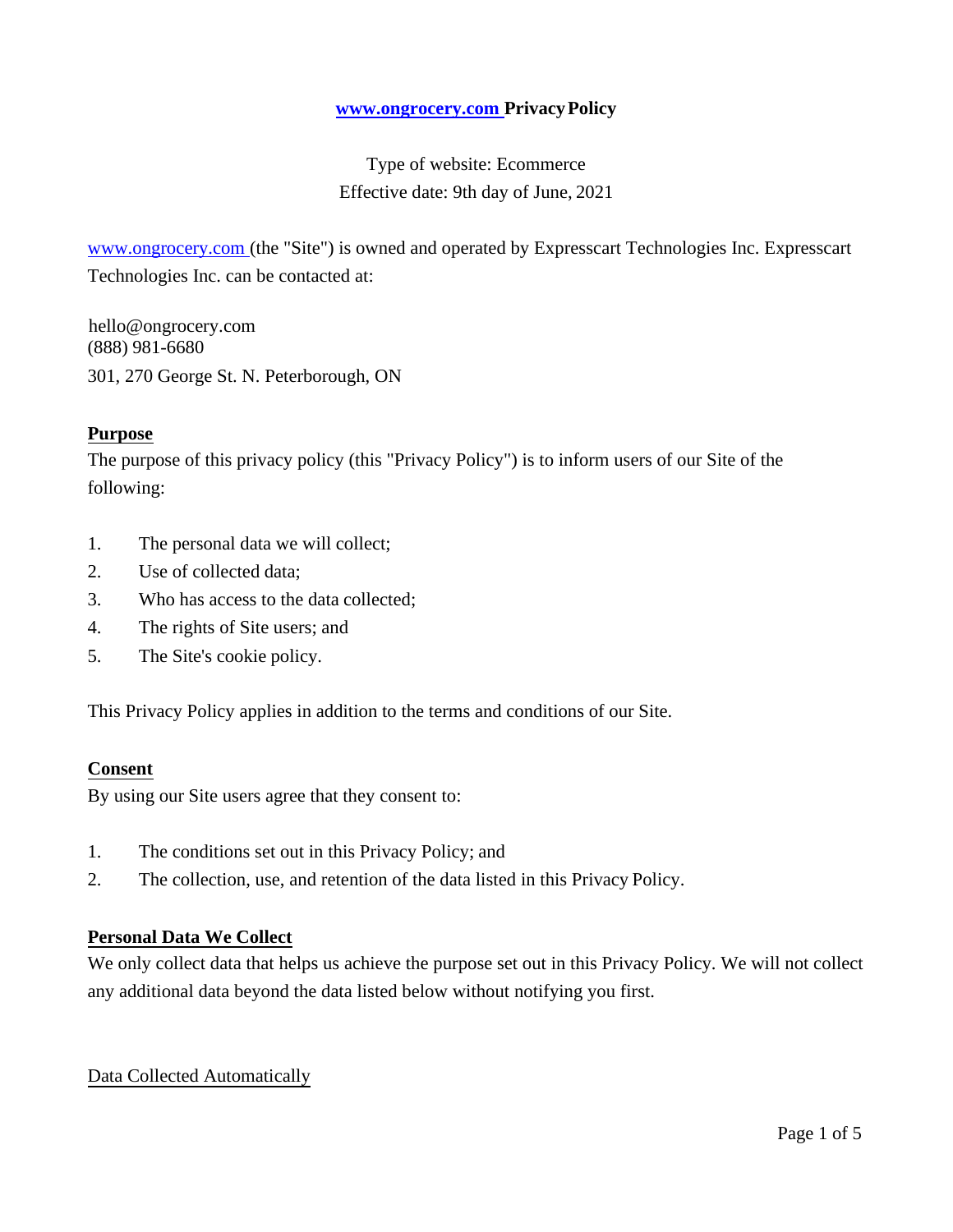When you visit and use our Site, we may automatically collect and store the following information:

- 1. IP address;
- 2. Location;
- 3. Hardware and software details;
- 4. Clicked links; and
- 5. Content viewed.

# Data Collected in a Non-Automatic Way

We may also collect the following data when you perform certain functions on our Site:

- 1. First and last name;
- 2. Email address;
- 3. Phone number;
- 4. Address;
- 5. Payment information; and
- 6. Auto fill data.

This data may be collected using the following methods:

- 1. Creating an account; and
- 2. Placing an order.

# **How We Use Personal Data**

Data collected on our Site will only be used for the purposes specified in this Privacy Policy or indicated on the relevant pages of our Site. We will not use your data beyond what we disclose in this Privacy Policy.

The data we collect automatically is used for the following purposes:

- 1. Statistics track shopping and buying habits;
- 2. Personalized Content;
- 3. Improve content and suggestions;
- 4. Track shopping and buying habits; and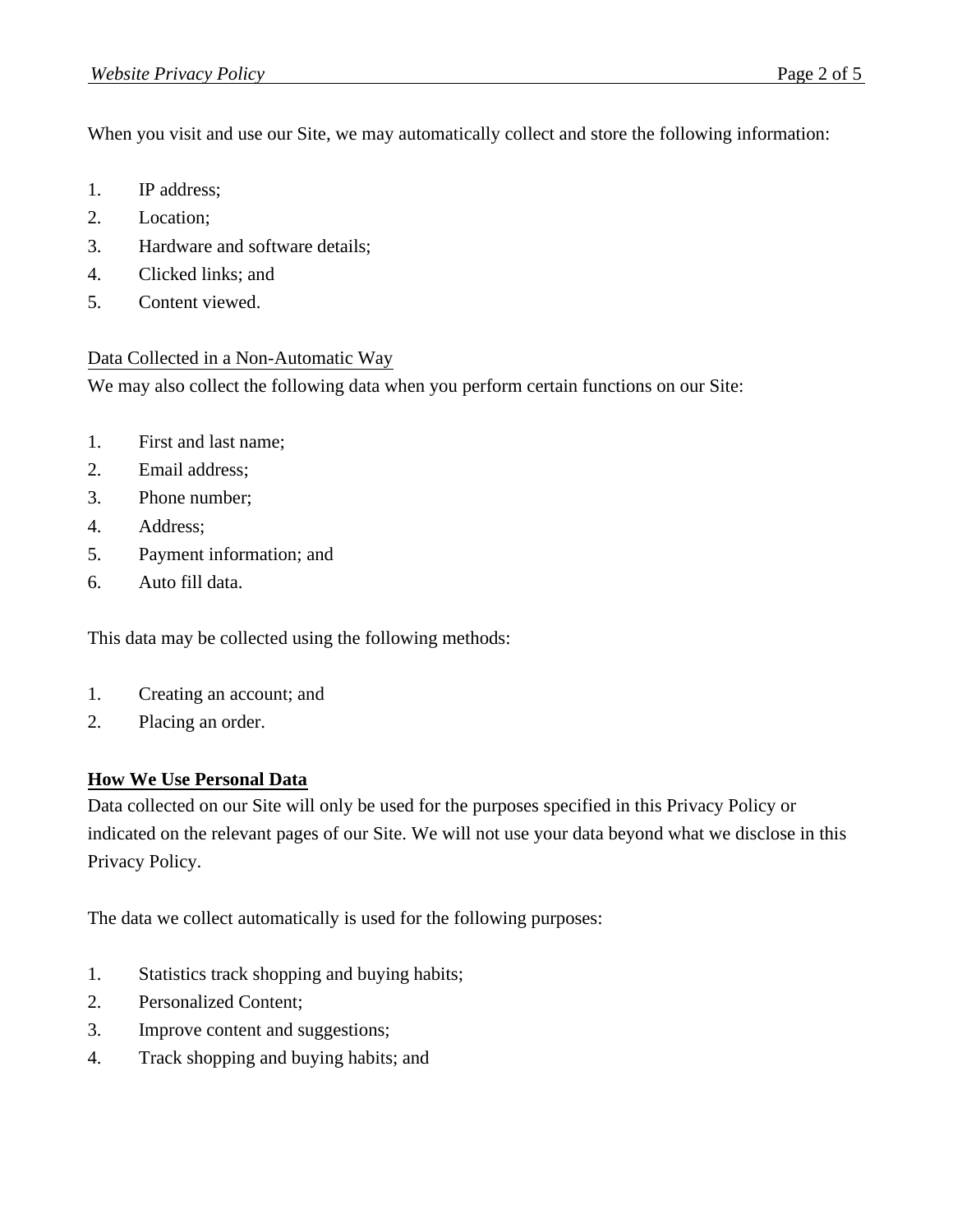5. Offer deals and promo.

The data we collect when the user performs certain functions may be used for the following purposes:

- 1. Communication; and
- 2. Delivery and sales of goods and services.

### **Who We Share Personal Data With**

#### Employees

We may disclose user data to any member of our organization who reasonably needs access to user data to achieve the purposes set out in this Privacy Policy.

### Other Disclosures

We will not sell or share your data with other third parties, except in the following cases:

- 1. If the law requires it;
- 2. If it is required for any legal proceeding;
- 3. To prove or protect our legal rights; and
- 4. To buyers or potential buyers of this company in the event that we seek to sell the company.

If you follow hyperlinks from our Site to another Site, please note that we are not responsible for and have no control over their privacy policies and practices.

# **How Long We Store Personal Data**

User data will be stored until the purpose the data was collected for has been achieved.

You will be notified if your data is kept for longer than this period.

# **How We Protect Your Personal Data**

Encryption

While we take all reasonable precautions to ensure that user data is secure and that users are protected, there always remains the risk of harm. The Internet as a whole can be insecure at times and therefore we are unable to guarantee the security of user data beyond what is reasonably practical.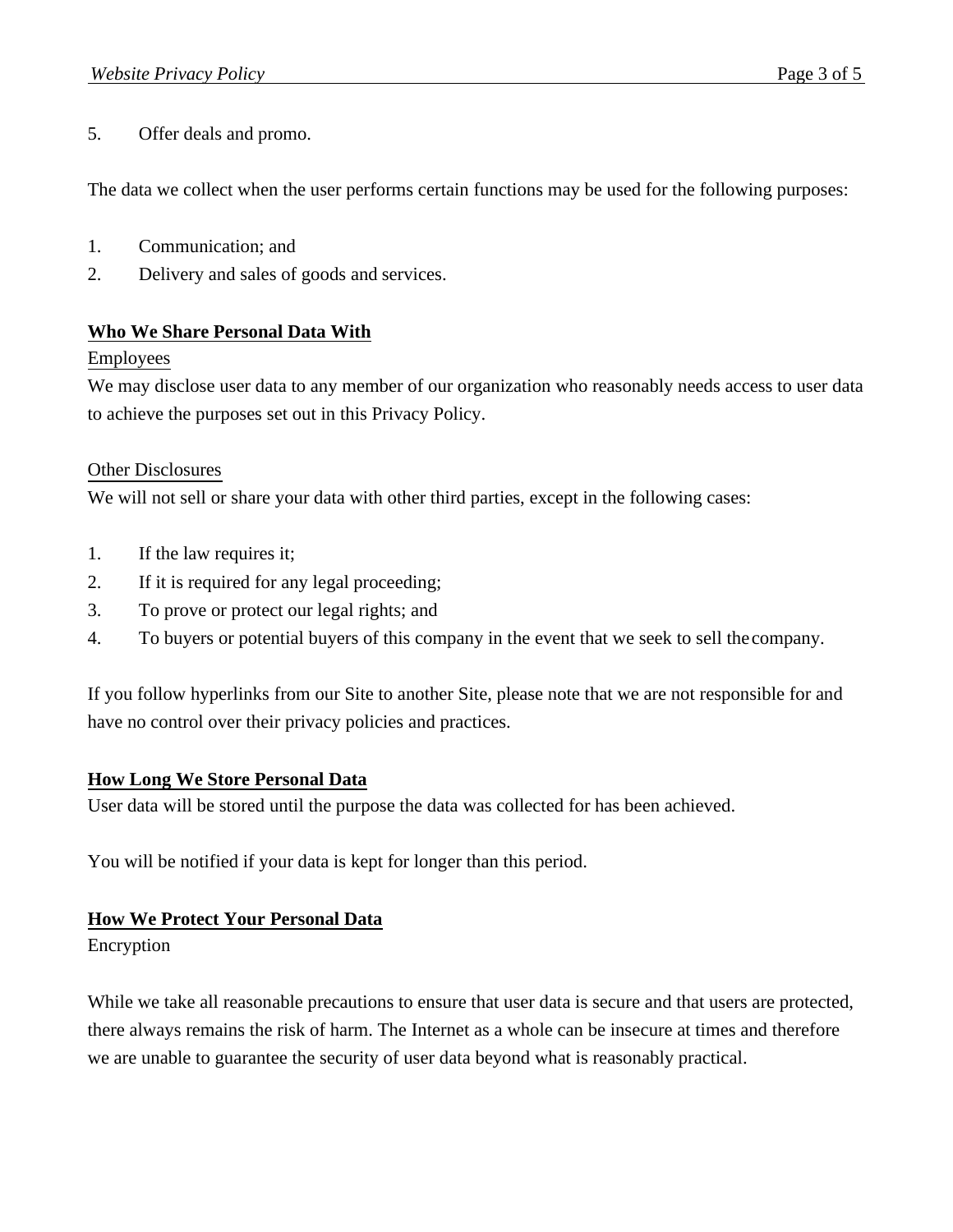# **International Data Transfers**

We transfer user personal data to the following countries:

- 1. Bangladesh; and
- 2. Pakistan.

When we transfer user personal data we will protect that data as described in this Privacy Policy and comply with applicable legal requirements for transferring personal data internationally.

### **Children**

The minimum age to use our website is 13 years of age. We do not knowingly collect or use personal data from children under 13 years of age. If we learn that we have collected personal data from a child under 13 years of age, the personal data will be deleted as soon as possible. If a child under 13 years of age has provided us with personal data their parent or guardian may contact our privacy officer.

### **How to Access, Modify, Delete, or Challenge the Data Collected**

If you would like to know if we have collected your personal data, how we have used your personal data, if we have disclosed your personal data and to who we disclosed your personal data, or if you would like your data to be deleted or modified in any way, please contact our privacy officer here:

Abdulmalik Attah [malik@expresscart.net](mailto:malik@expresscart.net) (888) 981-6680 270 George Street North

# **How to Opt-Out of Data Collection, Use or Disclosure**

In addition to the method(s) described in the *How to Access, Modify, Delete, or Challenge the Data Collected* section, we provide the following specific opt-out methods for the forms of collection, use, or disclosure of your personal data specified below:

1. Marketing emails. You can opt-out by contact us at [help@expresscart.net.](mailto:help@expresscart.net)

#### **Cookie Policy**

A cookie is a small file, stored on a user's hard drive by a website. Its purpose is to collect data relating to the user's browsing habits. You can choose to be notified each time a cookie is transmitted. You can